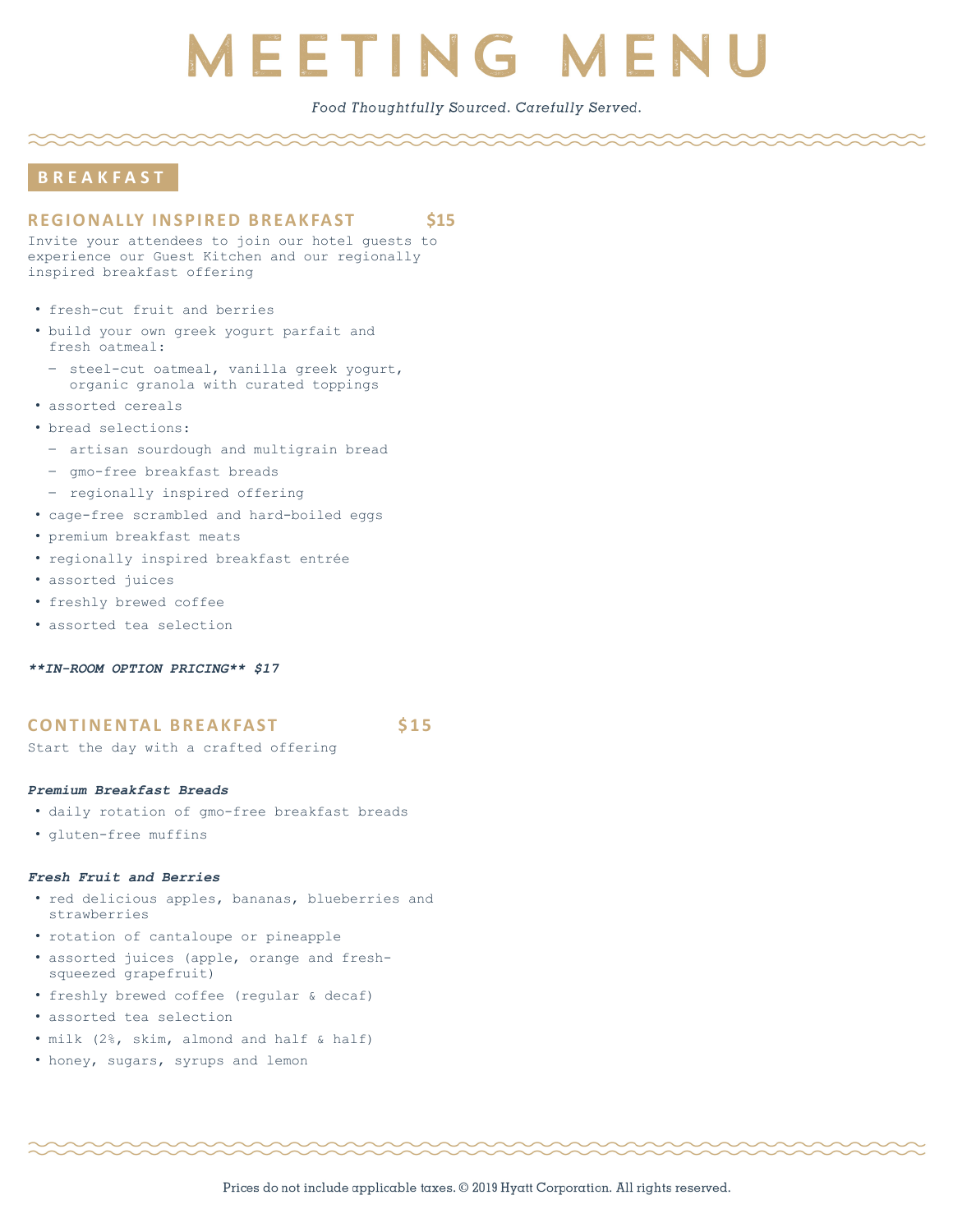Food Thoughtfully Sourced. Carefully Served.

## **C O F F E E B R E A K S**

• greek yogurt • fresh berries • glazed pecans • coconut flakes • dried apricots • golden raisins • dried cranberries

• honey

• brown sugar

\*\*Includes coffee station with freshly brewed coffee (regular & decaf) and assorted tea selection with hot water, honey, syrups and lemon\*\*

## **BUILD YOUR OWN PARFAIT 57**

- **COFFEE SHOP BREAK** \$9
- biscotti
- scones • petite macarons
- 
- **RAISING THE BAR** 57
- CLIF BAR®
- KIND® Bar
- RXBAR®

## **BAKERY BREAK** \$7

- gmo-free breakfast breads
- gluten-free muffins

## **S N A C K B R E A K S**

• organic honey oat granola

\*\*Includes Aquafina bottled water and assorted Pepsi soft drinks\*\*

| <b>BAKE SHOP BREAK</b><br>· gluten-free brownie<br>· gluten-free mallo crunch bar<br>. milk (2%, skim and almond)      | \$8           | <b>CANDY BAR BREAK</b><br>· SNICKERS®<br>• MILKY WAY®<br>$\bullet$ KIT KAT®<br>• Hershey's                                                        | \$4  |
|------------------------------------------------------------------------------------------------------------------------|---------------|---------------------------------------------------------------------------------------------------------------------------------------------------|------|
| <b>COOKIE BREAK</b><br>• assorted cookies (sugar, chocolate<br>chip and peanut butter)<br>• milk (2%, skim and almond) | \$8           | <b>THE ALL DAY BREAK</b><br>AM Break<br>· gluten-free muffins                                                                                     | \$14 |
| <b>WARM PRETZEL BREAK</b><br>• soft pretzels<br>• warm cheese sauce<br>• whole-grain mustard                           | \$10          | · qmo-free breakfast breads<br>• whole fruit<br>• freshly brewed coffee and syrups<br>· assorted tea selection with hot water,<br>honey and lemon |      |
| <b>CHARCUTERIE BREAK</b><br>• Applegate® prosciutto<br>· genoa salami<br>• brie cheese<br>• gherkins                   | \$12          | Midmorning Refresh<br>• freshly brewed coffee<br>• assorted tea selection with hot water,<br>honey and lemon<br>• Aquafina bottled water          |      |
| • whole-grain mustard<br>• toasted naan                                                                                |               | PM Break<br>· assorted cookies (sugar, chocolate chip<br>and peanut butter)                                                                       |      |
| <b>WHOLE FRUIT BREAK</b><br>· smoothies<br>• fresh bananas, red delicious apples,<br>oranges                           | $\mathsf{S6}$ | • assorted kettle chips<br>• Aquafina bottled water and assorted<br>Pepsi soft drinks                                                             |      |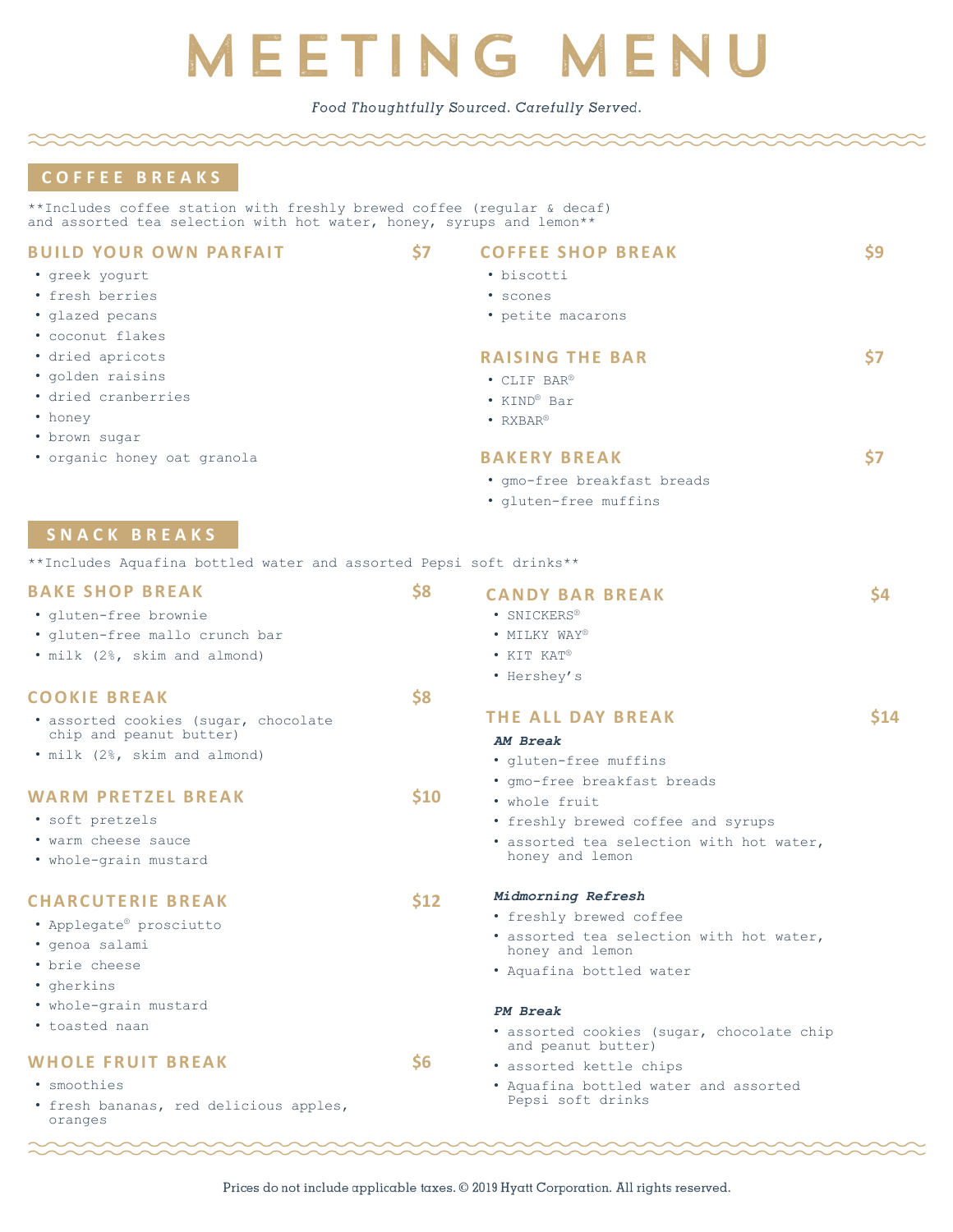## Food Thoughtfully Sourced. Carefully Served.

## **L U N C H**

## **B .Y.O . B . B U I L D YO U R O W N B U F F E T \$22**

Customize your meeting experience by building a unique offering for your attendees

#### *Mains (Choice of two)*

#### • **Grilled Chicken Club**

all-natural grilled chicken breast, provolone cheese, fresh tomato, baby kale, all-natural bacon, served on artisan bread

#### • **Loaded Grilled Cheese**

mozzarella cheese, parmesan cheese and cheddar cheese, all-natural bacon, fresh tomato, served on artisan bread

#### • **Classic Grilled Cheese**

mozzarella cheese, cheddar cheese, parmesan cheese, served on artisan bread

#### • **Prosciutto and Brie Sandwich**

Applegate® prosciutto, brie cheese, artisan jam, baby arugula, served on artisan grain bread

#### • **Chicken Caesar Wrap**

baby kale, all-natural grilled chicken breast, parmesan cheese, chives, served on a spinach tortilla

#### • **Beyond Meat® Burger Wrap**

baby kale, oven-roasted tomato, Beyond Meat® burger patty, guacamole, served on a spinach tortilla

#### • **P&S Flatbread**

Applegate® prosciutto, genoa salami, ovenroasted tomato, mozzarella cheese, parmesan cheese, basil pesto

#### • **Veggie Flatbread**

oven-roasted tomato, mozzarella cheese, parmesan cheese, basil pesto, lemon-dressed arugula, finished with honey

#### • **Midwest Mac and Cheese**

classic mac and cheese, diced kielbasa, jack cheese, slicked scallions, fire-roasted peppers

#### • **White Cheddar Mac and Cheese**

- macaroni, creamy white cheddar cheese sauce
- + oven-roasted tomatoes \$\$
- + all-natural grilled chicken \$\$

### *Salads (Choice of one)*

- **Baby Kale Caesar**  baby kale salad mix, grated parmesan, classic caesar dressing, garlic croutons
- **Arugula Salad** baby arugula, oven-roasted tomatoes, cucumbers, balsamic vinaigrette
- **Spinach & Kale Salad** toasted pine nuts, dried cranberries, served with mustard vinaigrette

### *Soups (Choice of one)*

- tomato basil bisque
- chicken tortilla soup
- chicken and sausage gumbo

## *Sides (Choice of two)*

- kettle chips
- potato salad
- coleslaw
- fresh-cut fruit

## *Desserts (Choice of two)*

- gluten-free honduran chocolate brownie
- gluten-free mallo crunch bar
- chocolate chip cookies
- Reese's peanut butter cookies
- new york style cheesecake

### *Beverages*

• Aquafina bottled water and Pepsi soft drinks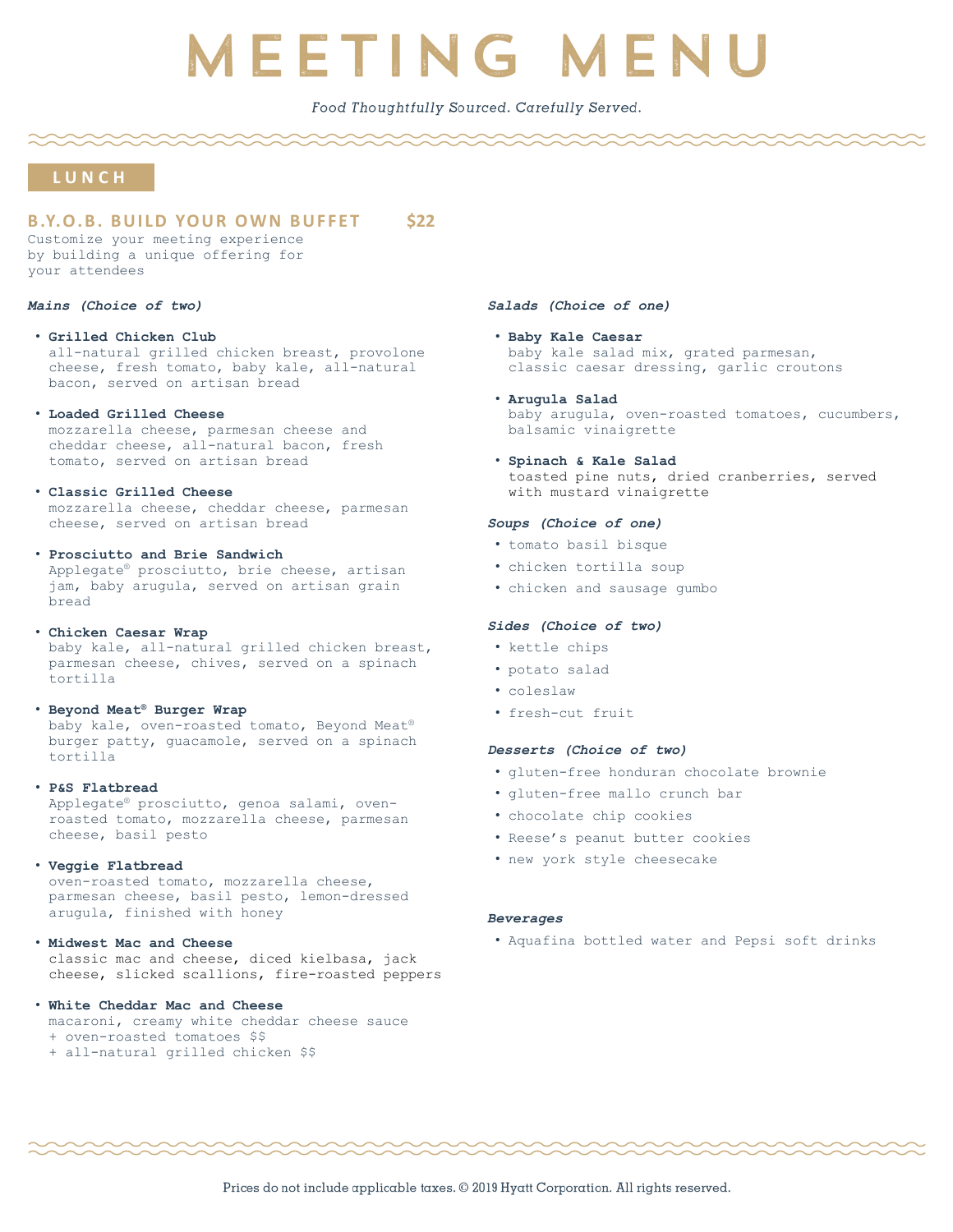## Food Thoughtfully Sourced. Carefully Served.

## **L U N C H**

THE DELI LUNCH<sub>320</sub>

Build your own sandwich spread with classic offerings and accompaniments

#### *Soups*

- tomato basil bisque
- southwest chicken tortilla

### *Salad Station*

- romaine lettuce
- baby kale and baby arugula mix
- kalamata olives
- glazed pecans
- dried cranberries
- garlic croutons
- diced tomato
- red onion
- sliced cucumber
- parmesan cheese
- mozzarella cheese

#### *Dressings*

- balsamic vinaigrette
- honey mustard dressing
- classic caesar
- buttermilk ranch
- oil & vinegar

#### *Sandwich Station*

- artisan sourdough bread
- artisan grain bread
- brioche bun
- gluten-free bread
- all-natural sliced turkey
- all-natural chicken breast
- genoa salami
- Applegate® prosciutto
- swiss cheese
- cheddar cheese
- provolone cheese

#### *Sides (Choice of two)*

- kettle chips
- potato salad
- coleslaw
- fresh-cut fruit

#### *Desserts*

- gluten-free honduran chocolate brownie
- chocolate chip or peanut butter cookies

#### *Beverage*

• Aquafina bottled water and Pepsi soft drinks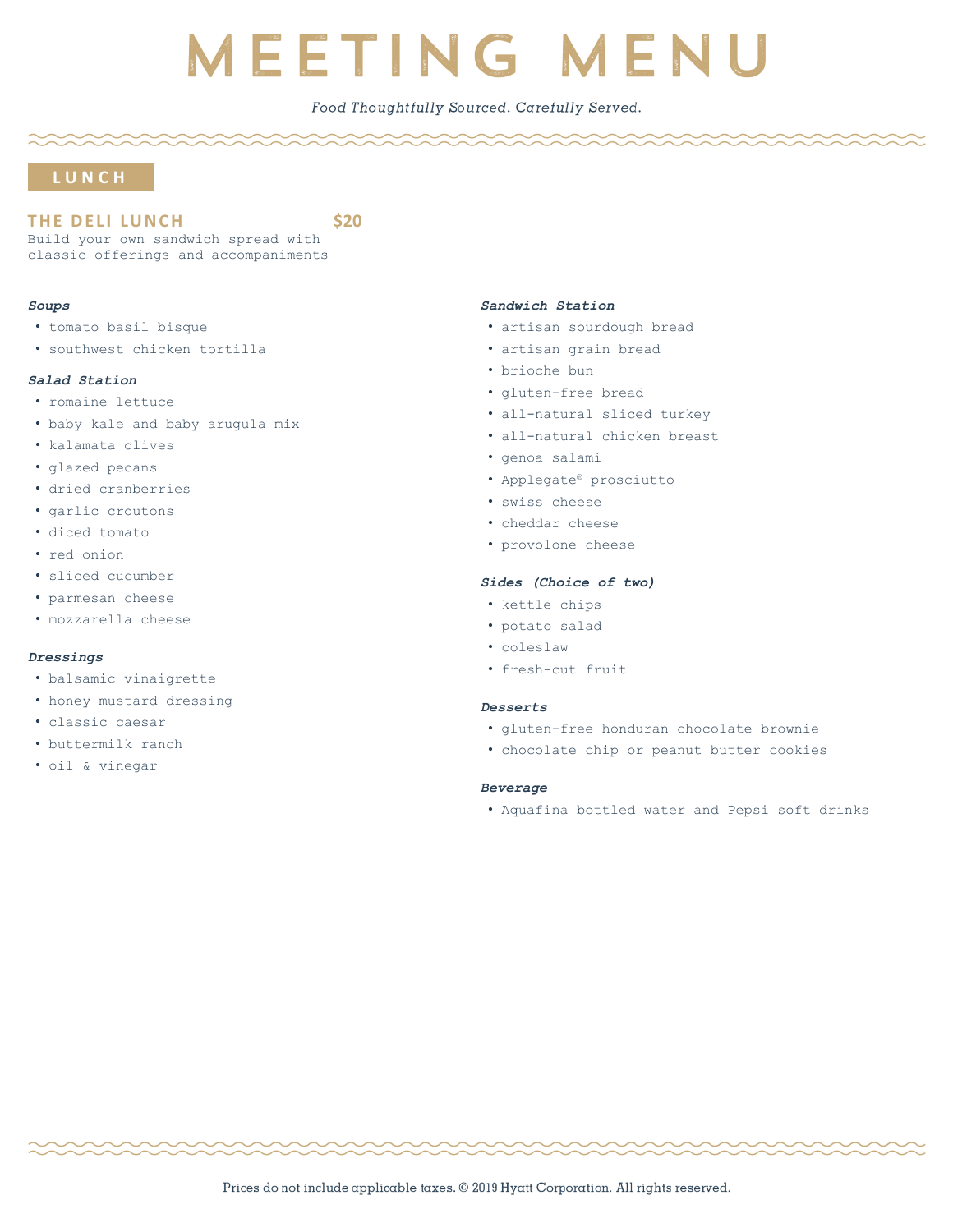Food Thoughtfully Sourced. Carefully Served.

## **A D D I T I O N A L P R I C I N G**

## **À L A C A RT E FO O D I T E M S**

### *Order by half dozen or dozen*

| · gluten-free honduran chocolate brownie\$33/\$66 |
|---------------------------------------------------|
| · gluten-free mallow crunch bar\$27/\$54          |
| · chocolate chip cookie\$24/\$48                  |
| . Reese's peanut butter cookie \$24/\$48          |
| . new york style cheesecake\$27/\$54              |
| · chocolate lava cake\$33/\$66                    |
|                                                   |

· petite macarons............................\$24/\$48

#### *Order by person*

| . baby kale caesar\$6.50                 |
|------------------------------------------|
| · arugula salad\$6.50                    |
| · spinach & kale salad \$7.00            |
| • put chicken on it + \$2.00             |
| . choice of soup\$6.00                   |
| - tomato basil bisque                    |
| - chicken tortilla soup                  |
| - chicken and sausage qumbo              |
| · grilled all-natural chicken club\$9.75 |
| · loaded grilled cheese\$9.50            |
| · classic grilled cheese\$7.00           |
| · prosciutto and brie sandwich\$9.75     |
| · chicken caesar wrap\$9.75              |
| . Beyond Meat® burger wrap\$10.75        |
| · P&S flatbread\$9.00                    |
| · veggie flatbread\$9.00                 |
| . Midwest mac and cheese\$8.50           |
| . white cheddar mac and cheese\$7.00     |
| + with oven-roasted tomatoes\$.50        |
| + with all-natural chicken\$2.00         |
| * kettle chips\$1.00                     |
| · potato salad\$5.00                     |
|                                          |
| fresh-cut fruit\$5.00                    |
|                                          |

#### *Order by piece*

| • MILKY WAY®\$1.50            |  |
|-------------------------------|--|
| • KIT KAT <sup>®</sup> \$1.50 |  |
| · Hershey's\$1.50             |  |
|                               |  |
| • KIND <sup>®</sup> Bar\$3.00 |  |
|                               |  |

## **À** LA CARTE BEVERAGES

|  |  |  | . half-day unlimited beverages\$8.00 |  |
|--|--|--|--------------------------------------|--|
|--|--|--|--------------------------------------|--|

- Aquafina bottled water........................\$2.50
- assorted Pepsi soft drinks...................\$2.50
- fruit and vegetable smoothies...............\$5.00
- freshly brewed coffee.........................\$3.00 • assorted tea selection........................\$3.00

## **ALL-INCLUSIVE MEETING PACKAGE \$78**

Includes the following: regionally inspired breakfast with your choice of am break or pm break and lunch offering (B.Y.O.B. or Deli). A dedicated gallery host, audiovisual equipment and meeting room rental is included.

Upgrade your All-Inclusive Meeting Package with any of the below options:

- Private Continental Breakfast...............\$2.00
- Private Signature Hot Breakfast.............\$4.00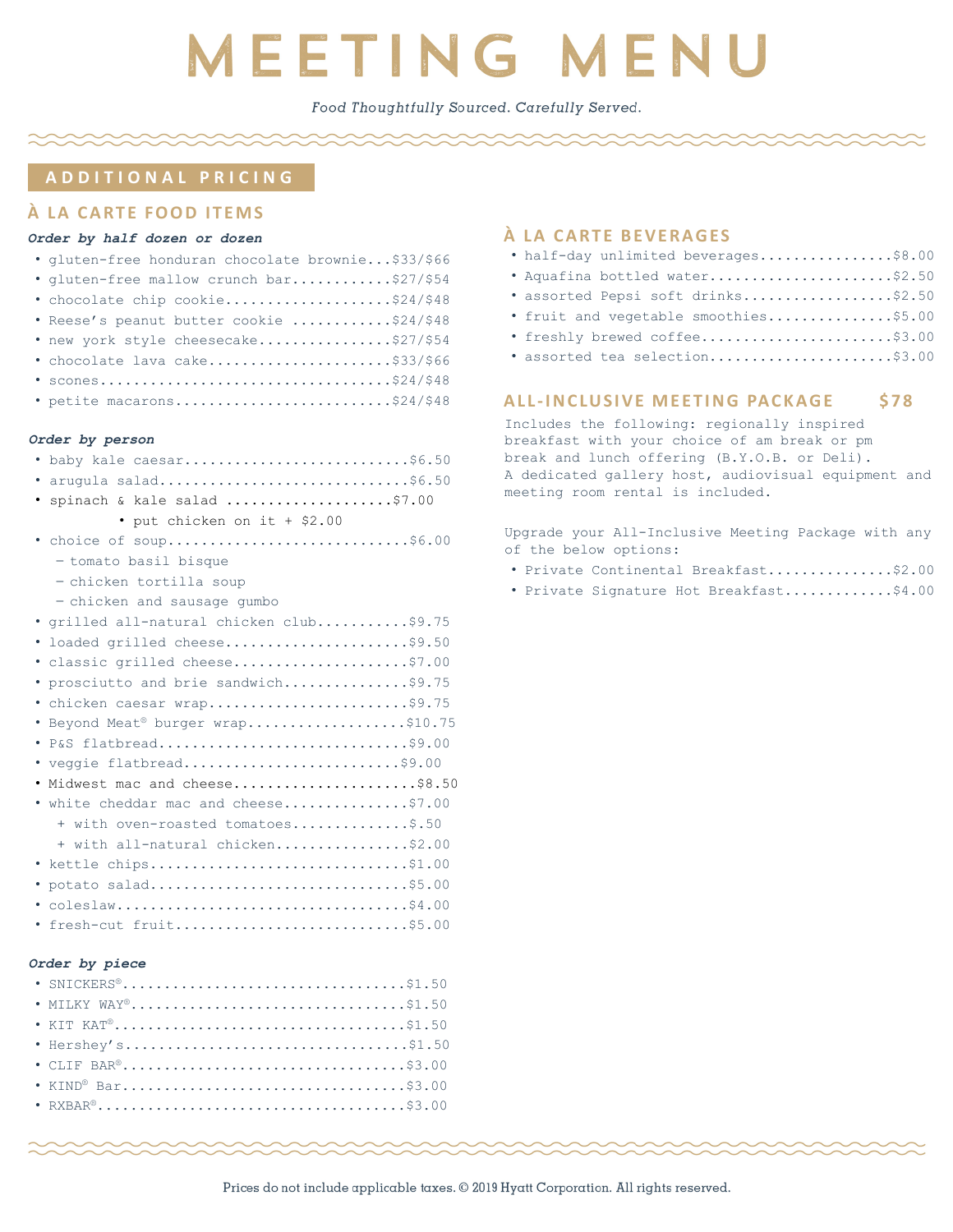Food Thoughtfully Sourced. Carefully Served.

## **A D D I T I O N A L P R I C I N G**

## **ROOM RENTAL**

|  | . meeting place 1\$200 |  |
|--|------------------------|--|
|  | . meeting place 2\$200 |  |

## **AUDIOVISUAL EQUIPMENT**

| · LCD projector\$100           |
|--------------------------------|
| · projector screen\$25         |
| · flat-panel tv\$75            |
| • speakerphone\$50             |
| · easel/flip chart/markers\$40 |
| · handheld microphone\$100     |
|                                |